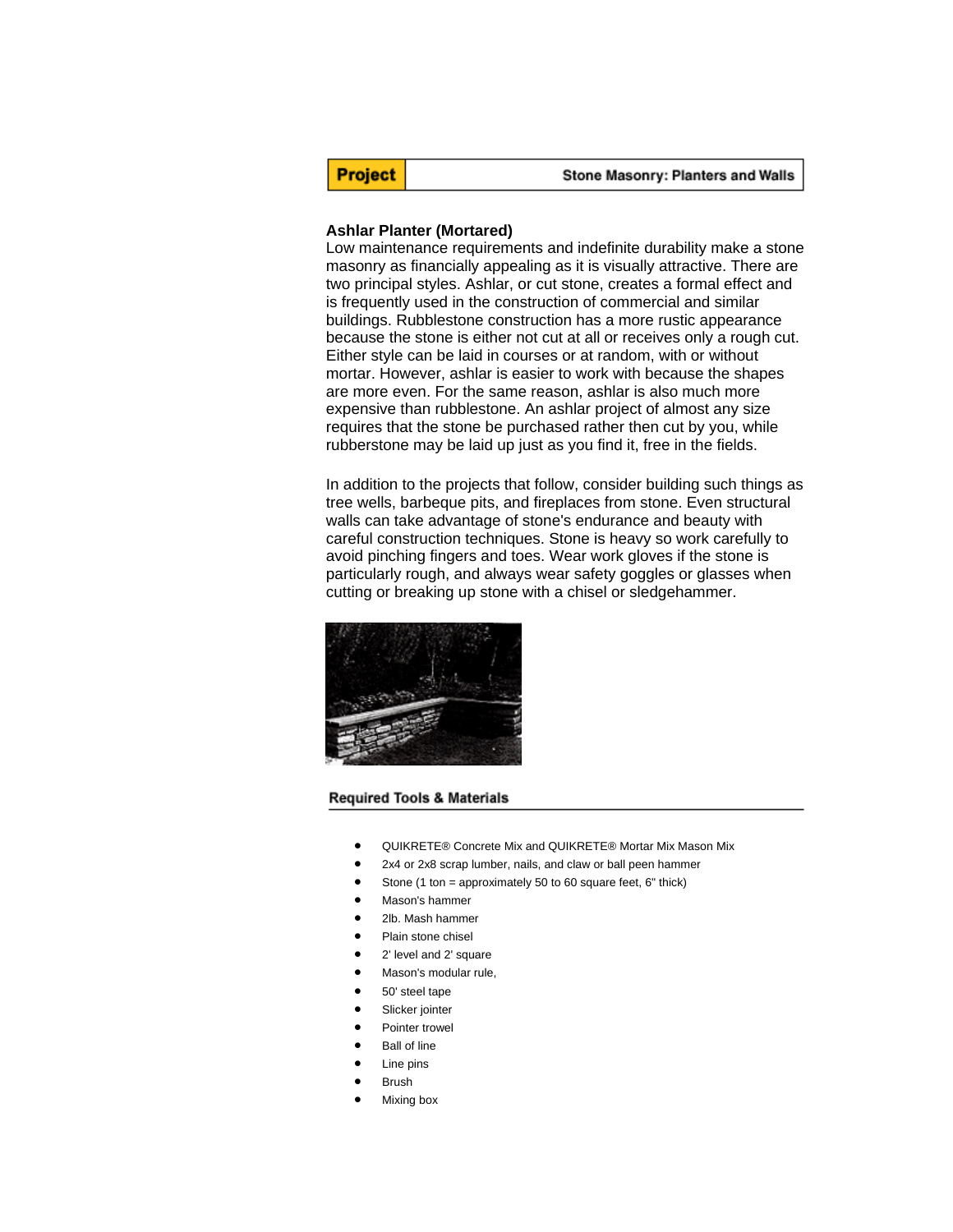- **Shovel**
- Hoe
- **Mortarboard** 
	- Wheelbarrow
- Bucket
- Hose

# Step by Step

# **Footer Construction**

**1.** Stake out an area for a footer 4" to 5" beyond the planter edge on all sides. Excavate deep enough to allow an 8" to 10" footer to be sunk below the frost line.

**2.** Pour the footer with QUIKRETE® Concrete Mix. Earth or wood forms can be used.

**3.** If the planter is to be built on a slope, step the footer as shown in order to save on concrete.



**4.** Depending on how far below grade the footer must be sunk in order to be beneath the frost line, stone can be saved by using concrete blocks to bring the foundation up to the grade level as shown in the diagram. Fill the hollows in the blocks with stone chips and mortar to make a firm base for laying the stone.

## **Planter Construction**

**1.** Cure the footer for 3 to 4 days before building the planter. Drive stakes and run a mason's line between them parallel to the footer to keep the planter in alignment.

**2.** The planter is laid up by working from ends towards the middle. Dry-lay the stones first to obtain proper placement; remember to leave ½" head joints between stones.

**3.** Prepare the QUIKRETE® Mortar Mix or Mason Mix and lay ½" mortar bed along the footer. You are now ready to begin building the planter.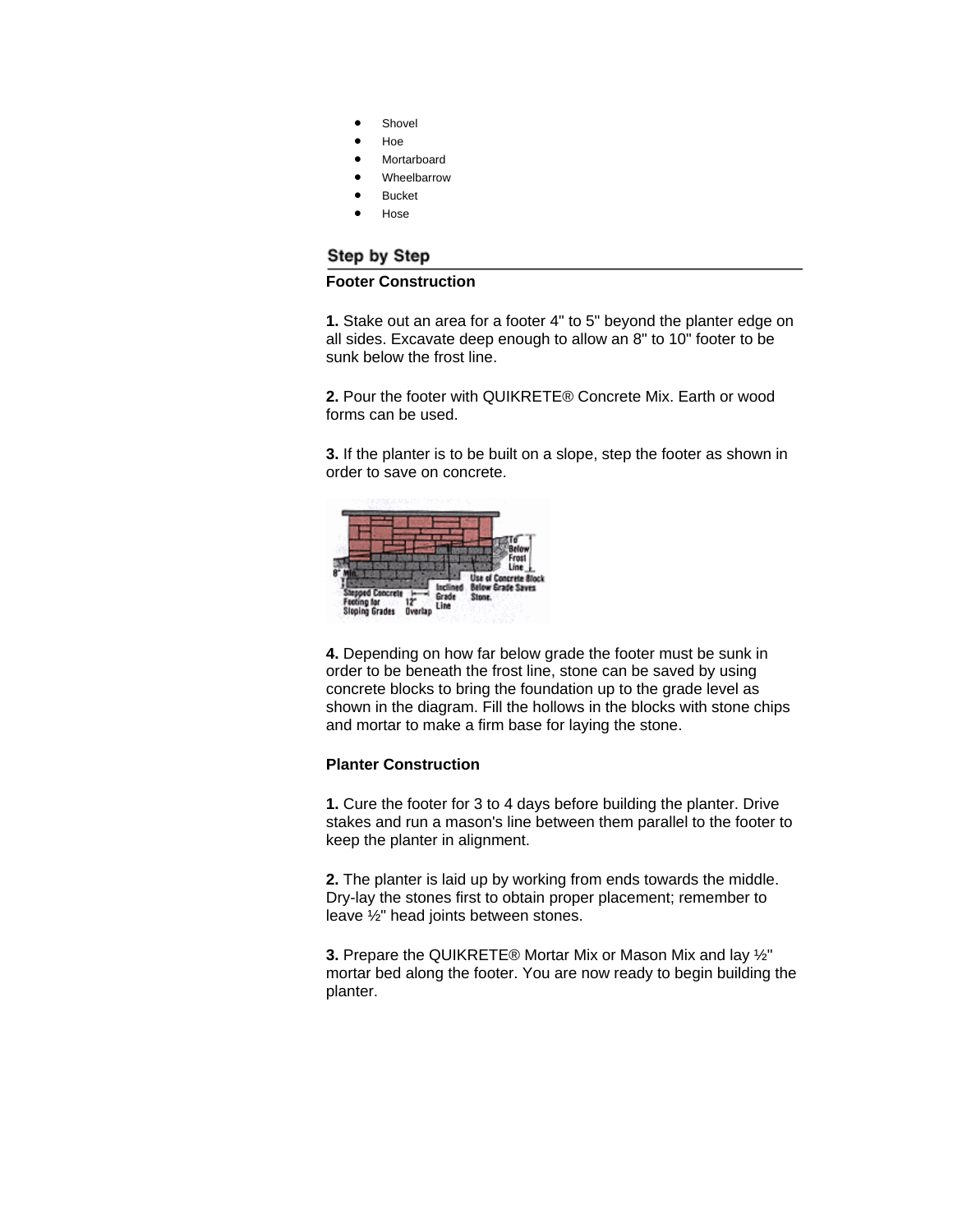

**4.** Butter the head joints of the stones before setting them in place. Once the first course has been laid, spread a layer or mortar on top of the stones and begin laying the second course.



**5.** For stability, use larger stones to tie the wall together at the corners.



**6.** Use the trowel to pack mortar in the joint between courses.



**7.** Rake out the joints to a depth of ½" after the mortar has set slightly; this will highlight the stone edges. If a slicker jointer is not available for this, use a wooden dowel or small stick.

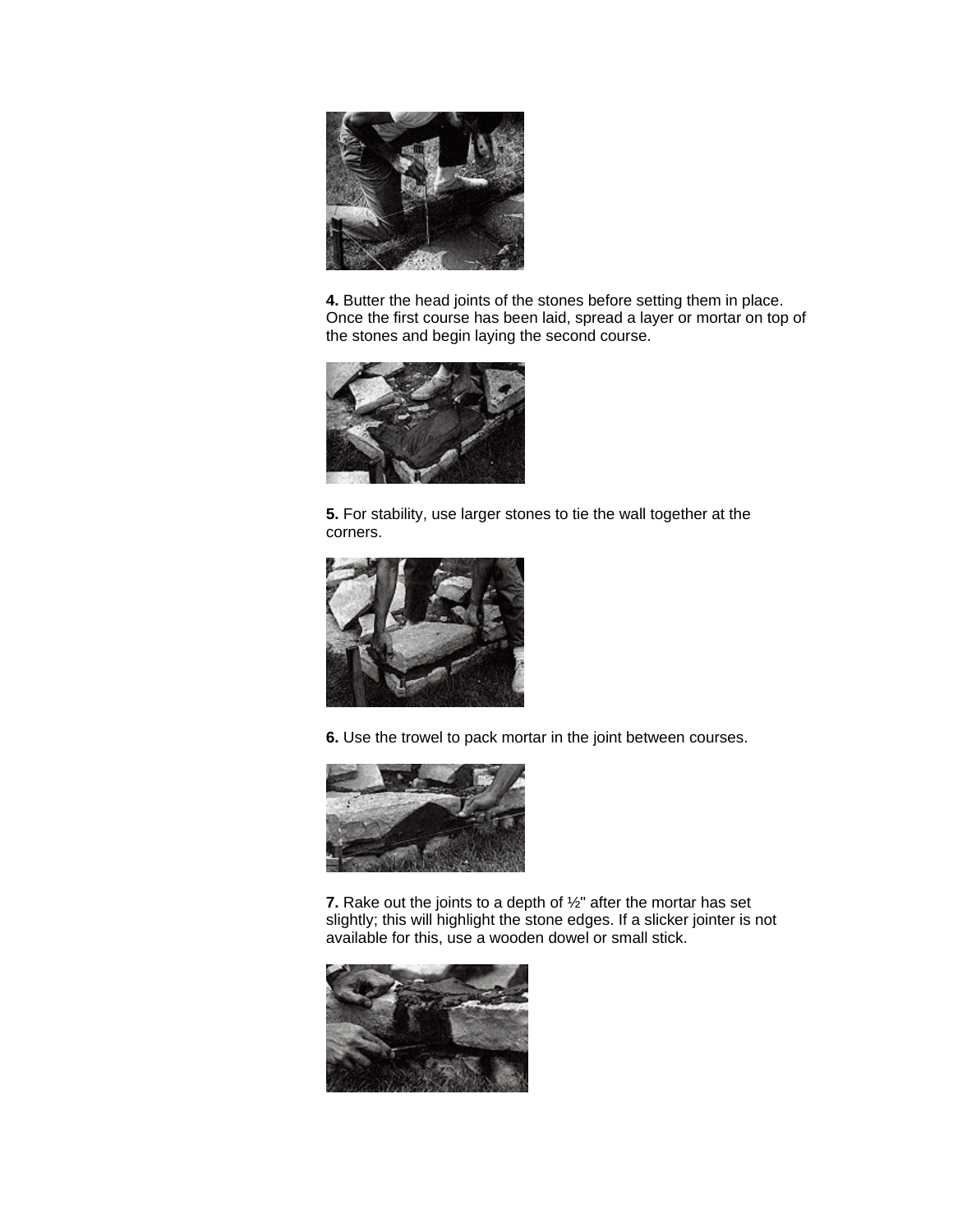**8.** After the second course has been laid, it will probably be necessary to raise the mason's line in order to check that the planter is straight. Because the face of stone is not smooth like brick, the stone is plumbed "bump to bump."



**9.** Continue building the planter to the desired height, using larger end stones on each additional course. Generally, ashlar planters are constructed 5 or 6 courses high.

**10.** When the mortar is dry enough not to smear, brush out all of the joints.



## **For Best Results**

- Check local requirements before beginning the project. Many municipalities require a building permit and engineer's approval for any structure more than 3' high.
- To make the foundation more secure, lay parallel 3/8" reinforcing rods lengthwise in the footer and install a 3" gravel drainage bed against it.
- Clean Bedding faces of the stones of all dirt, soil, and vegetable matter before they are laid so that a strong mortar bond is made.
- Use small wooden wedges beneath large stones; their weight might squeeze the mortar out of the joints. After the mortar stiffens, remove the wedges and pack the holes with mortar or QUIKRETE® Quick-Setting Cement.
- If lighting fixtures are to be mounted on the planter, lay the conduit in the wythe cavity at the desired height as work progress.

## **Rubblestone Walls**

#### **Required Tools & Materials**

- QUIKRETE® Concrete Mix, and QUIKRETE® Mortar Mix Mason Mix
- 2x4 or 2x8 scrap lumber, nails, and claw or ball peen hammer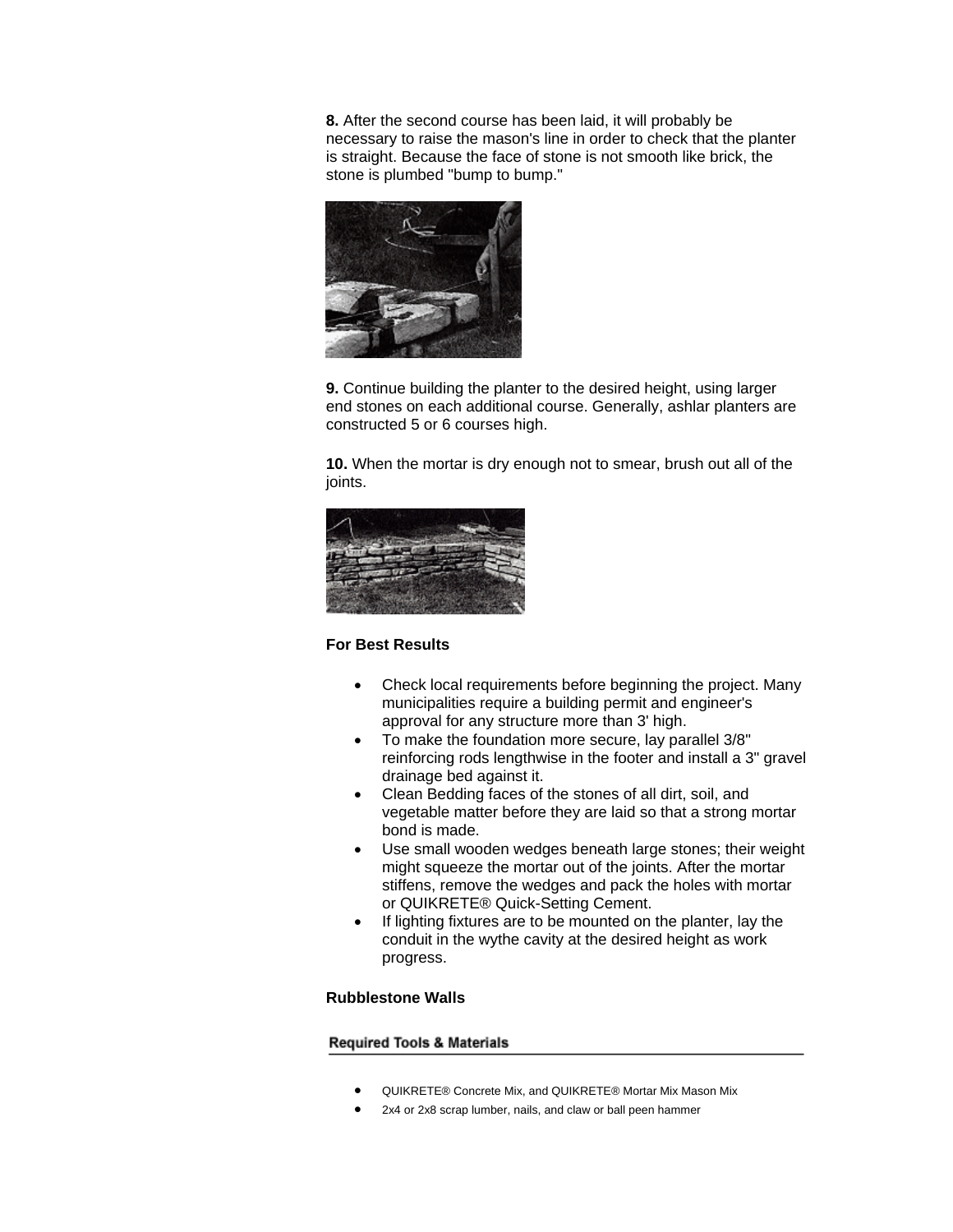- Stone sledgehammer
- 2lb. Mash hammer
- Bricklayer's trowel
- Pointing trowel
- Slicker jointer
- 50' steel tape
- 4' level
- **Ball line**
- **Brush**
- Batter board
- Plain stone chisel
- Pointing chisel
- Rolling bead jointer (if desired)
- Mixing box
- **Shovel**
- Hoe
- **Wheelbarrow**
- **Mortarboard**

Rubblestone construction will blend a wall naturally with a surrounding lawn or landscape. Care in selecting and laying the stones must be taken if you are going to use a coursed pattern.

## Step by Step

# **Base Construction**

**1.** Follow steps 1 through 4 in the preceding section.

**2.** The wall is constructed after the footer has cured for 3 to 4 days. Begin by laying a large stone, approximately as wide as the wall, at each end of the footer. The mortar bed should be thick enough so that the stone rests completely in it, but should not be deeper that 2".

**3.** String a line between stakes placed at the wall line on each of the footer. The face of each stone should be no more that 1" from the string.

**4.** Lay the first course in two wythes within the guides, keeping the bed and head joints no more that 2" thick. Use care in selecting the stones so that a larger joint is not required. Larger stones should be used at the bottom of the wall for stability. They will also be easier to position there.



**5.** On the wider walls and where stones cannot be fitted without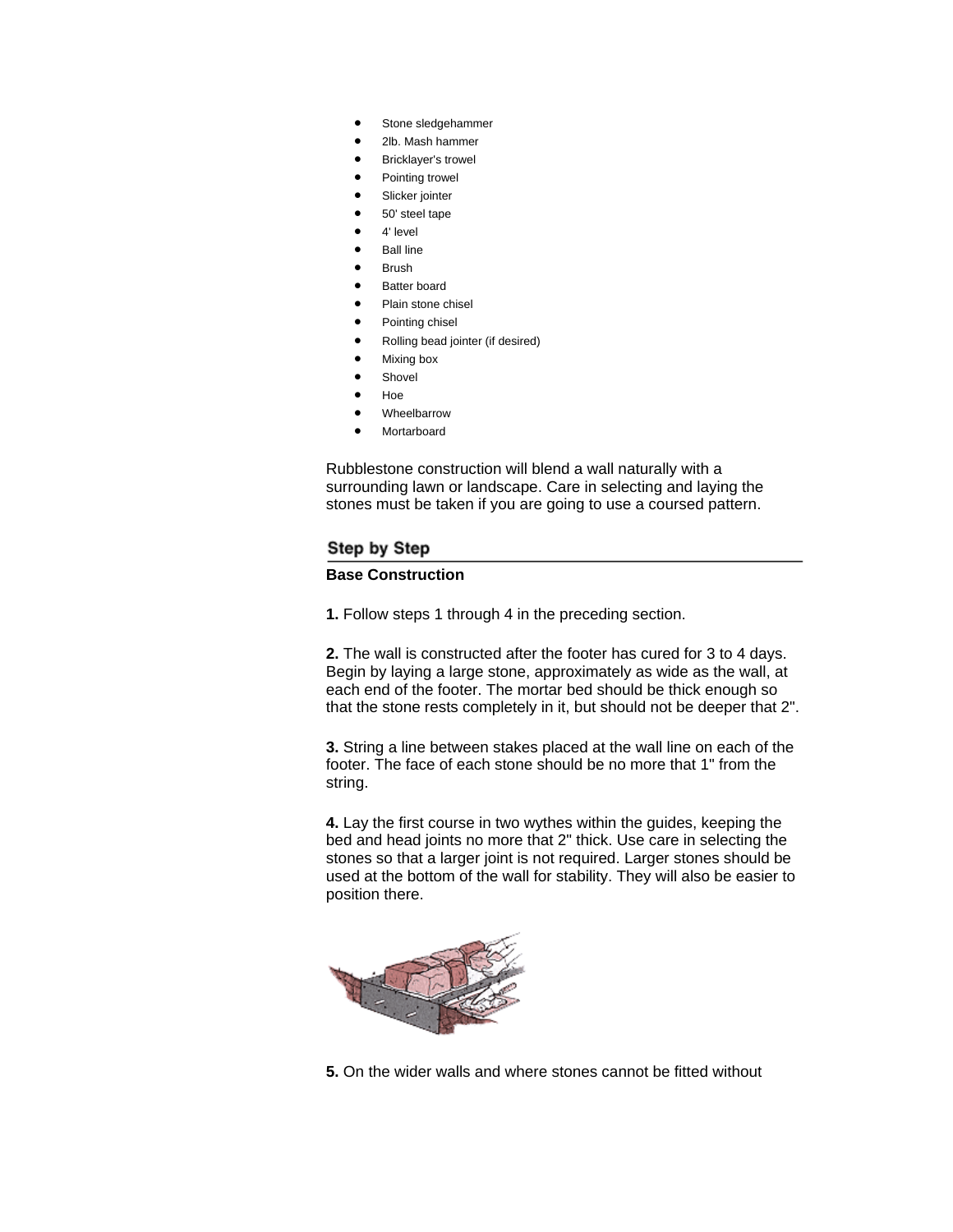leaving a gap of 2" or less, use stone chips and mortar to fill cavities.

**6.** Stones of approximate wall-width are laid across the wall at intervals. Bondstones, as they are called, should be placed so that there is one for every 6 to 10 square feet of wall surface to tie the wall together.

## **Building the Wall**

**1.** Both wythes are worked simultaneously in building up the wall to its full height, with larger stones at lower levels and smaller stones towards the top. Slope the wall inward on both sides 1" for each foot of vertical rise. Use a batter board, which can be built out of scrap wood, to keep the wall plumb.



**2.** Lay end stones first and work toward the middle of the wall. Dry-lay the stones first to obtain proper placement before laying down the mortar. Head joints between stones are not buttered as with brick. Instead, after the stone is set in the mortar bed, mortar is slushed into the head joints between the stones.

**3.** Periodically lay two smaller stones against a larger one (called a two against one) as each course is laid out. Also, periodically overlap stones. In addition to creating a more natural look, these methods create a firmer bond within the wall.

**4.** As each course is laid, fill in the cavity between wythes before proceeding to the next course. Bonstones should be set in each course.

**5.** Broad, thinner stones are laid on top as capping. If possible, they should project 1" on all sides as a drip edge. Tool the joints concave to reduce moisture from entering.

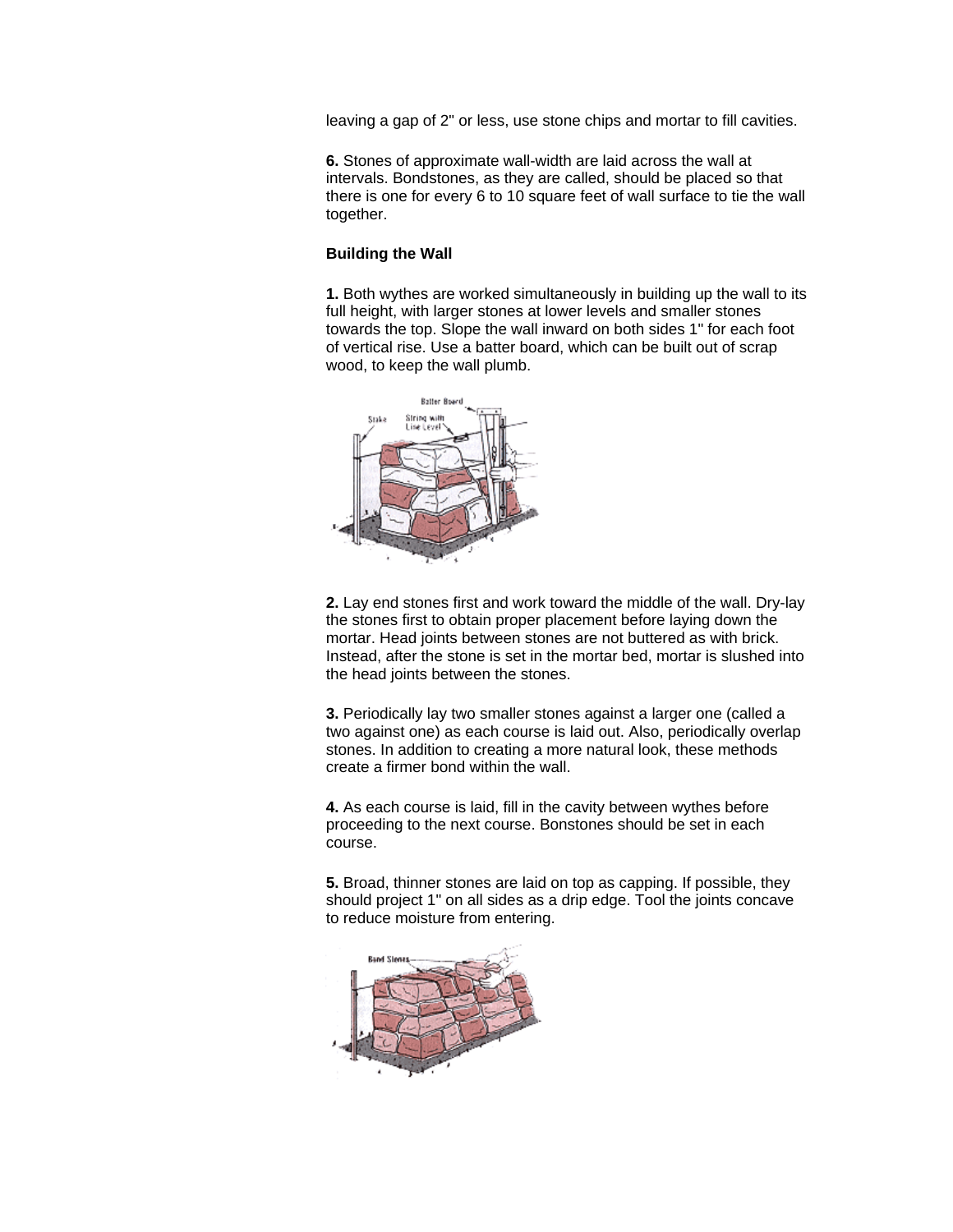## **Finishing the Joints**

**1.** Rake out the wall joints ½" to ¾" thick after the mortar has achieved a slight set. Smooth the joints flat with the slicker jointer (use pointing trowel for broader joints) to highlight the stone edges.

**2.** Brush any lose mortar particles from the joints after they are hard enough to be brushed without smearing.

**3.** As an alternate, a rolling bead joint can be applied to the wall. After the joints have been raked out to ¾" and brushed, moisten an area that can be pointed within 15 minutes. DO NOT soak the joint.

**4.** Apply fresh mortar to the joint with a rolling bead jointer, which can be purchased or made from a section of 34" copper pipe. Apply with a smooth, steady motion from the leading edge of the joint.



**5.** Blend the joints as smoothly as possible at intersections so that the joints appear unbroken. Going over a joint already laid might pull it away onto the jointer.

**6.** Brush joints lightly with a soft brush after they have hardened.



#### **For Best Results**

Clean all faces of stone before laying them. Dirt, soil, and vegetable matter will prevent the mortar and stone from bonding.

Check local requirements before beginning the project. Many municipalities require a building permit and engineer's approval for any structure more that 3' high.

Construct a small section of the wall to use as a rough gauge of how much mortar to mix and how much will be needed for building the rest of the wall.

The weight of large stones can squeeze mortar out of their bedding joints. Insert small wooden wedges under the stones when they are laid. After the mortar has set enough to hold the weight, remove the